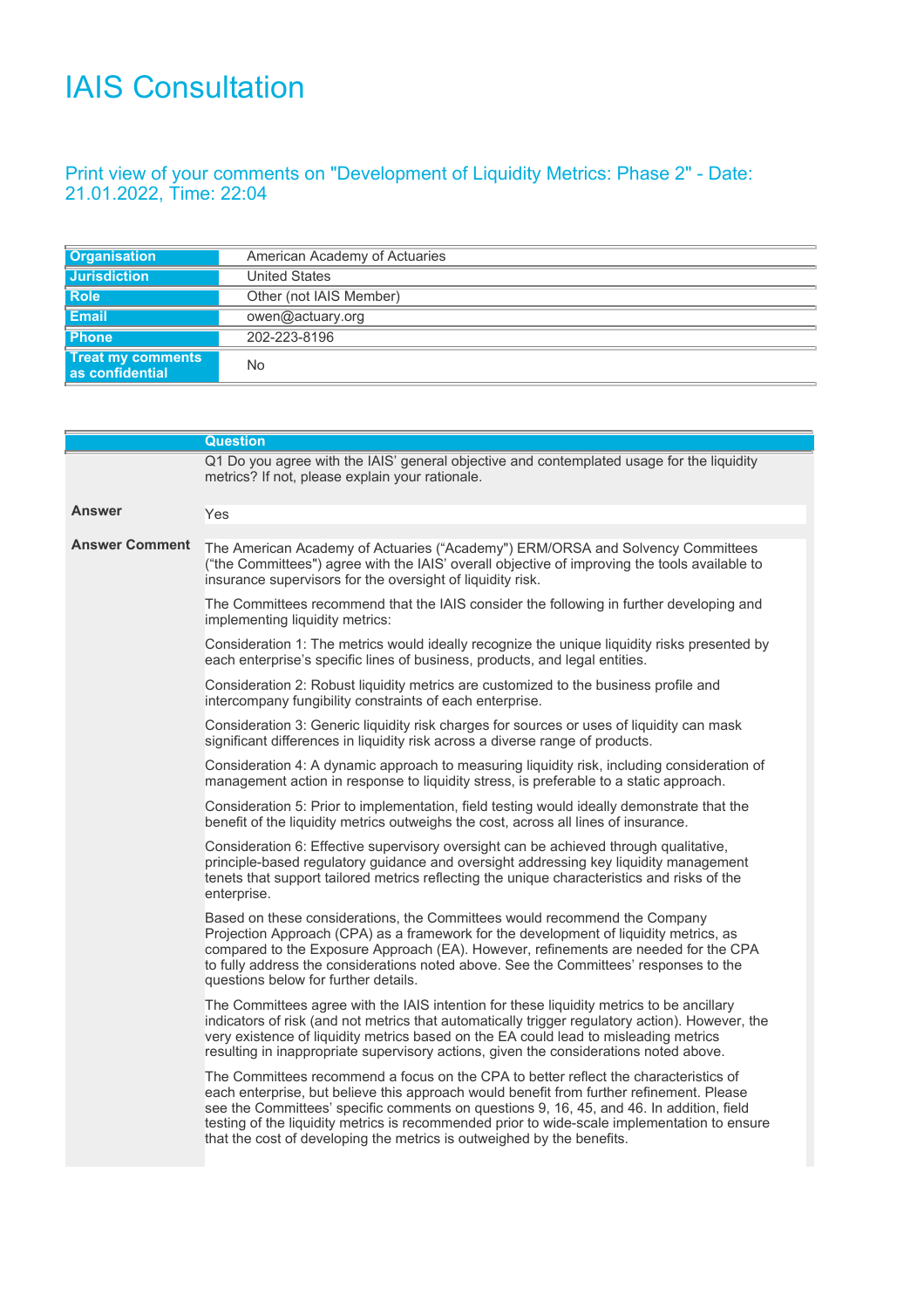|                       | Q2 Do you want to propose an additional liquidity metric in addition to three metrics mentioned<br>in this section? If yes, please describe a proposed metrics.                                                                                                                                                                                                                                                                                                                                                                                                                                                                                                                                                                                                                                                         |
|-----------------------|-------------------------------------------------------------------------------------------------------------------------------------------------------------------------------------------------------------------------------------------------------------------------------------------------------------------------------------------------------------------------------------------------------------------------------------------------------------------------------------------------------------------------------------------------------------------------------------------------------------------------------------------------------------------------------------------------------------------------------------------------------------------------------------------------------------------------|
| <b>Answer</b>         |                                                                                                                                                                                                                                                                                                                                                                                                                                                                                                                                                                                                                                                                                                                                                                                                                         |
|                       | Q3 Do you know any public database with liquidity related data relevant for the development of                                                                                                                                                                                                                                                                                                                                                                                                                                                                                                                                                                                                                                                                                                                          |
|                       | liquidity metrics (either on a company level or on a jurisdictional level)?                                                                                                                                                                                                                                                                                                                                                                                                                                                                                                                                                                                                                                                                                                                                             |
| Answer                |                                                                                                                                                                                                                                                                                                                                                                                                                                                                                                                                                                                                                                                                                                                                                                                                                         |
|                       | Q4 Is there a need to develop supplementary liquidity metrics solely for separate accounts for<br>both EA and CPA? If not, provide suggestions how the IAIS should monitor liquidity related to<br>separate accounts (united-linked products) for both EA and CPA?                                                                                                                                                                                                                                                                                                                                                                                                                                                                                                                                                      |
| <b>Answer</b>         |                                                                                                                                                                                                                                                                                                                                                                                                                                                                                                                                                                                                                                                                                                                                                                                                                         |
|                       | Q5 Do you prefer to collect data and calculate liquidity metrics using fungible liquidity pools<br>approach instead of the current enterprise approach for both EA and CPA? If yes, please<br>provide ideas on approaches to the group-wide aggregation of results.                                                                                                                                                                                                                                                                                                                                                                                                                                                                                                                                                     |
| <b>Answer</b>         |                                                                                                                                                                                                                                                                                                                                                                                                                                                                                                                                                                                                                                                                                                                                                                                                                         |
|                       | Q6 Does the current enterprise approach lead to significant shortcomings of the liquidity<br>monitoring? If yes, describe these shortcomings and limitations.                                                                                                                                                                                                                                                                                                                                                                                                                                                                                                                                                                                                                                                           |
| Answer                | Yes                                                                                                                                                                                                                                                                                                                                                                                                                                                                                                                                                                                                                                                                                                                                                                                                                     |
| <b>Answer Comment</b> | A shortcoming is related to the lack of recognition of fungibility and legal entity-specific<br>liquidity risks within the enterprise, per Considerations 1 and 2 noted in the response to<br>Question 1. While an approach based on fungible liquidity pools is more liquidity<br>risk-sensitive and reflects management actions more clearly, the additional complication<br>versus the enterprise approach would need to be justified. The Committees recognize that<br>the development of liquidity metrics based on fungible liquidity pools, legal entities, or other<br>subsets of the enterprise will likely result in a potentially significant cost, and therefore<br>recommend the use of field testing to determine whether the benefit outweighs the cost for<br>whatever approach is adopted by the IAIS. |
|                       | Q7 Do you agree with the proposal to include capital instruments in the CPA and EA metrics<br>calculations as described in this section? If not, please provide rationale and alternative<br>suggestions.                                                                                                                                                                                                                                                                                                                                                                                                                                                                                                                                                                                                               |
| Answer                |                                                                                                                                                                                                                                                                                                                                                                                                                                                                                                                                                                                                                                                                                                                                                                                                                         |
|                       | Q8 Do you prefer the detailed method for inclusion of capital instruments in the ILR calculation<br>as described in this section? If not, please provide rationale.                                                                                                                                                                                                                                                                                                                                                                                                                                                                                                                                                                                                                                                     |
| <b>Answer</b>         |                                                                                                                                                                                                                                                                                                                                                                                                                                                                                                                                                                                                                                                                                                                                                                                                                         |
|                       | Q9 Do you agree with the above described CPA to calculate the baseline cash flow projection,<br>to apply the liquidity stress test and then to evaluate its impact and potential application of<br>haircuts on assets? If not, please explain and provide suggestions.                                                                                                                                                                                                                                                                                                                                                                                                                                                                                                                                                  |
| <b>Answer</b>         | No                                                                                                                                                                                                                                                                                                                                                                                                                                                                                                                                                                                                                                                                                                                                                                                                                      |
| <b>Answer Comment</b> | The Committees are supportive of the use of CPA as a framework for the development of<br>liquidity metrics, but the use of the enterprise cash flow statement as the starting point will<br>lead to distortions without sufficient refinement for the specific enterprise situation. As an<br>example, a non-life insurer's expected premium inflows and paid claim outflows are heavily<br>influenced by the extent to which the insurer is growing or contracting. The proposed CPA<br>framework does not appear to consider this dynamic.                                                                                                                                                                                                                                                                            |
|                       | Q10 Do you agree with the proposal to perform the CPA at the holding company level? If not,<br>please explain and provide suggestions.                                                                                                                                                                                                                                                                                                                                                                                                                                                                                                                                                                                                                                                                                  |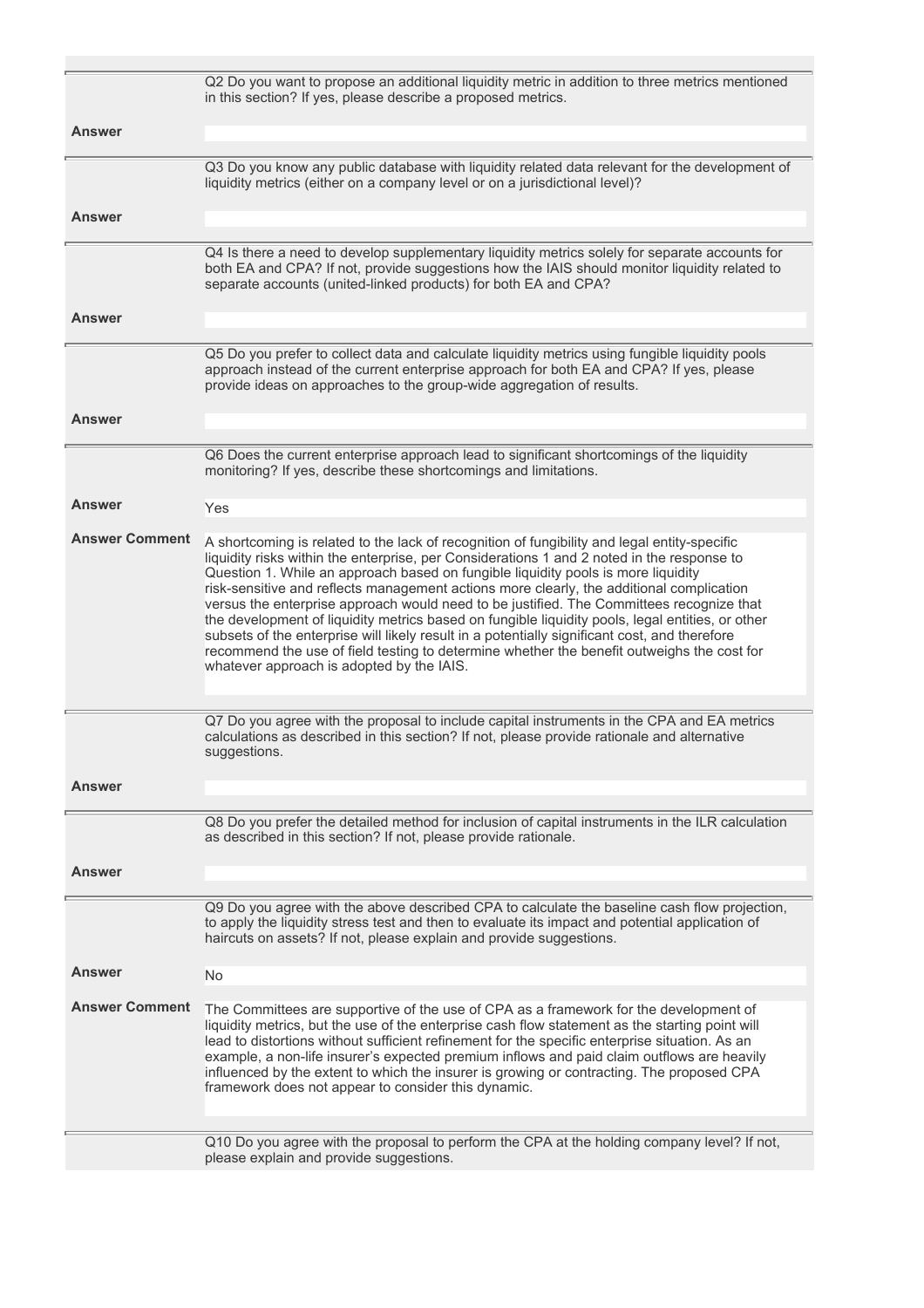| <b>Answer</b>         |                                                                                                                                                                                                                                                                                                                                                                                                                                                                                                          |
|-----------------------|----------------------------------------------------------------------------------------------------------------------------------------------------------------------------------------------------------------------------------------------------------------------------------------------------------------------------------------------------------------------------------------------------------------------------------------------------------------------------------------------------------|
| <b>Answer</b>         | Q11 Are there any other categories of cash inflows or outflows that should be added that were<br>not captured by the cash flow statement, such as asset management activities?                                                                                                                                                                                                                                                                                                                           |
|                       |                                                                                                                                                                                                                                                                                                                                                                                                                                                                                                          |
|                       | Q12 Do you agree with using haircuts from the ILR for assets to be applied if there is a cash<br>flow deficit? If not, provide your explanation and suggestions.                                                                                                                                                                                                                                                                                                                                         |
| Answer                |                                                                                                                                                                                                                                                                                                                                                                                                                                                                                                          |
|                       | Q13 Do you prefer to collect and analyse only high-level cash flow projections, ie. aggregate<br>cash inflows and outflows of the three categories mentioned above? If yes, provide your<br>clarification.                                                                                                                                                                                                                                                                                               |
| <b>Answer</b>         |                                                                                                                                                                                                                                                                                                                                                                                                                                                                                                          |
|                       | Q14 Do you prefer to collect and analyse the underlying cash inflows and outflows as listed in<br>Annex 2? Note that this option provides more accuracy at the cost of a higher reporting burden.<br>If yes, explain your reasoning.                                                                                                                                                                                                                                                                     |
| Answer                |                                                                                                                                                                                                                                                                                                                                                                                                                                                                                                          |
|                       | Q15 Do you have any suggestions for changes or additions to the inflows and outflows as listed                                                                                                                                                                                                                                                                                                                                                                                                           |
|                       | in Annex 22                                                                                                                                                                                                                                                                                                                                                                                                                                                                                              |
| Answer                |                                                                                                                                                                                                                                                                                                                                                                                                                                                                                                          |
|                       |                                                                                                                                                                                                                                                                                                                                                                                                                                                                                                          |
|                       | Q16 Do you agree with the proposed main types of cash outflows as specified in this section? If<br>not, please provide clarification and suggestions for other outflows that should be considered.                                                                                                                                                                                                                                                                                                       |
| Answer                |                                                                                                                                                                                                                                                                                                                                                                                                                                                                                                          |
|                       | No.                                                                                                                                                                                                                                                                                                                                                                                                                                                                                                      |
| <b>Answer Comment</b> | All non-life insurance paid claims (and not just catastrophic claims) should be considered.<br>This includes consideration of both gross payments and reinsurance recoveries. For stress<br>tests, the potential for collateral calls should be considered. The Committees acknowledge<br>that these items are identified in Annex 2 of the Discussion Paper as outflows to be<br>considered but recommend adding more detail to be clear as to whether those types of<br>outflows are to be considered. |
|                       |                                                                                                                                                                                                                                                                                                                                                                                                                                                                                                          |
|                       | Q17 Do you agree with the three proposed time horizons (30 days, 90 days and 1-year) for the<br>CPA? If not, please explain and provide your suggestions.                                                                                                                                                                                                                                                                                                                                                |
| <b>Answer</b>         | Yes                                                                                                                                                                                                                                                                                                                                                                                                                                                                                                      |
| <b>Answer Comment</b> | Yes, given the macro-prudential perspective. A seven-day time horizon may be more<br>appropriate for certain types of insurer activities and products, such as those with<br>immediate call or put features.                                                                                                                                                                                                                                                                                             |
|                       | Q18 Do you think the investing section of the cash flow statement should be stressed in the<br>LST? Would you add or subtract certain investing cash inflows or outflows as listed in Annex 2?                                                                                                                                                                                                                                                                                                           |
| Answer                |                                                                                                                                                                                                                                                                                                                                                                                                                                                                                                          |
|                       | Q19 Do you think the operating section of the cash flow statement should be stressed in the<br>LST? Would you add or subtract certain operating cash inflows or outflows as listed in Annex 2?                                                                                                                                                                                                                                                                                                           |
| Answer                |                                                                                                                                                                                                                                                                                                                                                                                                                                                                                                          |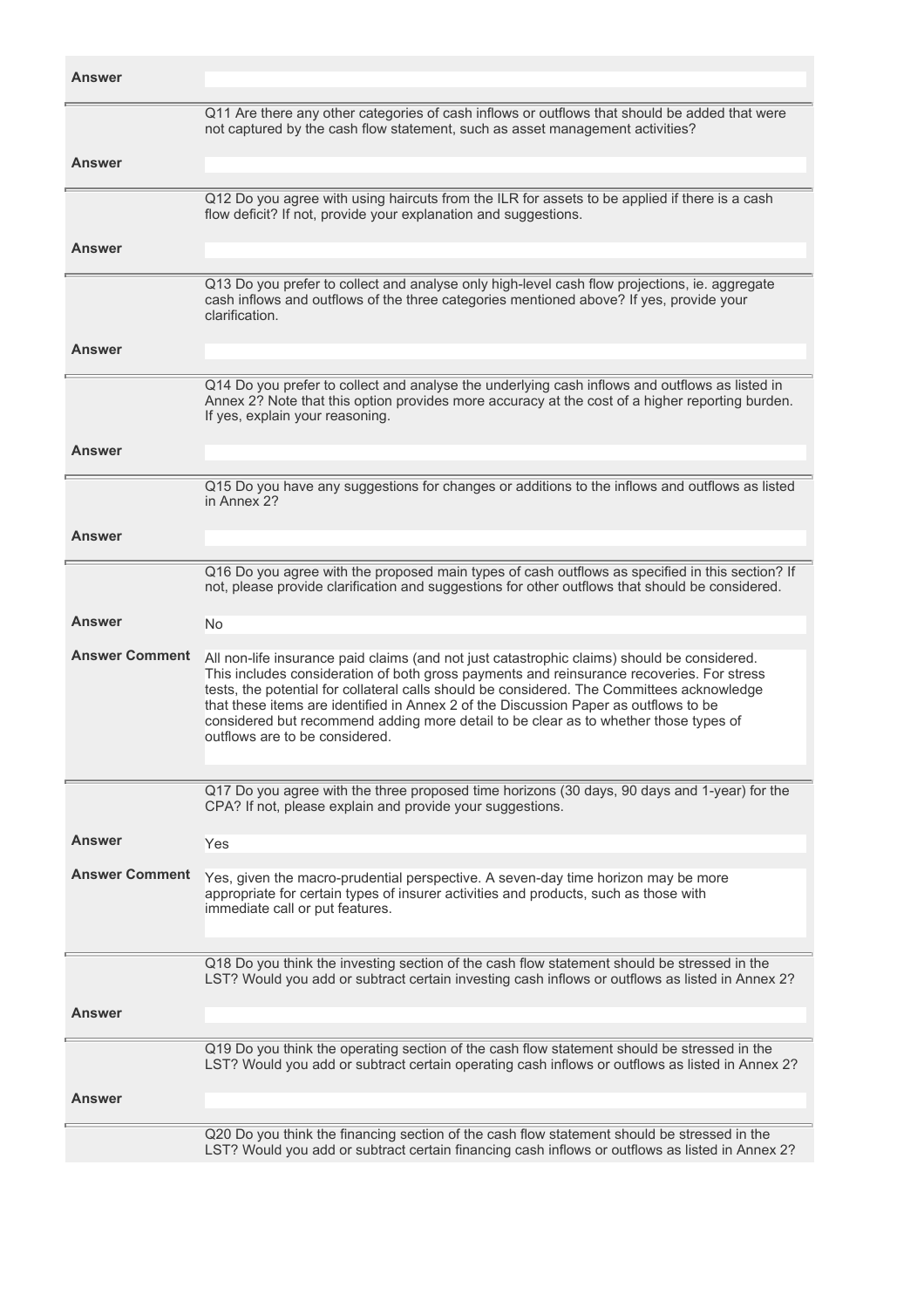| <b>Answer</b>         |                                                                                                                                                                                                                                                                                                                                                                                                                                                                                                                                                                                                                                                                                                                                                                                                                                                                                                                                                                                                                          |
|-----------------------|--------------------------------------------------------------------------------------------------------------------------------------------------------------------------------------------------------------------------------------------------------------------------------------------------------------------------------------------------------------------------------------------------------------------------------------------------------------------------------------------------------------------------------------------------------------------------------------------------------------------------------------------------------------------------------------------------------------------------------------------------------------------------------------------------------------------------------------------------------------------------------------------------------------------------------------------------------------------------------------------------------------------------|
|                       | Q21 Do you agree with the selected adverse liquidity stress scenario? If not, provide clarification.                                                                                                                                                                                                                                                                                                                                                                                                                                                                                                                                                                                                                                                                                                                                                                                                                                                                                                                     |
| <b>Answer</b>         | <b>No</b>                                                                                                                                                                                                                                                                                                                                                                                                                                                                                                                                                                                                                                                                                                                                                                                                                                                                                                                                                                                                                |
| <b>Answer Comment</b> | No. The stress scenario presented is lower inflation and U.S. Treasury yields, and higher<br>corporate and mortgage yields. Such an environment generally will not stress insurer<br>liquidity. There are three dimensions of liquidity: a) operating liquidity, meaning cash to fund<br>day-to-day operations; b) trading liquidity, the ability to liquidate assets very quickly when<br>needed with minimal market price movement; and c) portfolio liquidity, the ability to raise<br>cash over time and reposition a portfolio into different asset classes. The scenario<br>presented focuses on c) portfolio liquidity. Thus the Committees suggest broader<br>consideration: Are cash flows adequate to fund operations under stress scenarios?; and<br>the trade-offs between position size, market capacity, and time to liquidate assets, and<br>recommend scenarios that may be more likely to cause liquidity shortfalls in insurers, such<br>as a spike in rates and disintermediation for a life insurer. |
|                       | Q22 Do you want to propose a different liquidity stress scenario? If yes, provide its detailed<br>parameters.                                                                                                                                                                                                                                                                                                                                                                                                                                                                                                                                                                                                                                                                                                                                                                                                                                                                                                            |
| <b>Answer</b>         |                                                                                                                                                                                                                                                                                                                                                                                                                                                                                                                                                                                                                                                                                                                                                                                                                                                                                                                                                                                                                          |
|                       | Q23 Do you agree with the proposed adverse GDP and market parameters? If not, provide<br>clarification and suggestions.                                                                                                                                                                                                                                                                                                                                                                                                                                                                                                                                                                                                                                                                                                                                                                                                                                                                                                  |
| <b>Answer</b>         |                                                                                                                                                                                                                                                                                                                                                                                                                                                                                                                                                                                                                                                                                                                                                                                                                                                                                                                                                                                                                          |
|                       | Q24 Do you agree that CPA adverse scenario should contain adverse parameters related to<br>insurance liabilities? If yes, do you have any suggestions for adverse parameters for cash<br>outflows related to insurance liabilities?                                                                                                                                                                                                                                                                                                                                                                                                                                                                                                                                                                                                                                                                                                                                                                                      |
| <b>Answer</b>         |                                                                                                                                                                                                                                                                                                                                                                                                                                                                                                                                                                                                                                                                                                                                                                                                                                                                                                                                                                                                                          |
| <b>Answer</b>         | Q25 Do you want to add other variables and parameters into the adverse liquidity stress<br>scenario? If yes, provide suggestions.                                                                                                                                                                                                                                                                                                                                                                                                                                                                                                                                                                                                                                                                                                                                                                                                                                                                                        |
|                       |                                                                                                                                                                                                                                                                                                                                                                                                                                                                                                                                                                                                                                                                                                                                                                                                                                                                                                                                                                                                                          |
|                       | Q26 Do you prefer to have several targeted stressed scenarios/projections (in comparison to<br>the currently proposed one combined adverse scenario)?                                                                                                                                                                                                                                                                                                                                                                                                                                                                                                                                                                                                                                                                                                                                                                                                                                                                    |
| <b>Answer</b>         |                                                                                                                                                                                                                                                                                                                                                                                                                                                                                                                                                                                                                                                                                                                                                                                                                                                                                                                                                                                                                          |
|                       | Q27 Do you believe the selected adverse liquidity scenario is relevant to the countries you<br>operate in? If not, what would be the relevant stresses for the countries you operate in?                                                                                                                                                                                                                                                                                                                                                                                                                                                                                                                                                                                                                                                                                                                                                                                                                                 |
| <b>Answer</b>         |                                                                                                                                                                                                                                                                                                                                                                                                                                                                                                                                                                                                                                                                                                                                                                                                                                                                                                                                                                                                                          |
|                       | Q28 Do you agree with the summary of benefits and limitations of the CPA? If not, please<br>provide some clarification.                                                                                                                                                                                                                                                                                                                                                                                                                                                                                                                                                                                                                                                                                                                                                                                                                                                                                                  |
| <b>Answer</b>         |                                                                                                                                                                                                                                                                                                                                                                                                                                                                                                                                                                                                                                                                                                                                                                                                                                                                                                                                                                                                                          |
|                       | Q29 Do you agree with the consideration of differences in liquidity profiles of life insurers,<br>non-life insurers and reinsurers in the ILR liquidity needs factors? If not, please explain and<br>provide your suggestions.                                                                                                                                                                                                                                                                                                                                                                                                                                                                                                                                                                                                                                                                                                                                                                                           |
| <b>Answer</b>         | Yes                                                                                                                                                                                                                                                                                                                                                                                                                                                                                                                                                                                                                                                                                                                                                                                                                                                                                                                                                                                                                      |
| <b>Answer Comment</b> | Yes, this is consistent with Considerations 1 and 2 noted above in response to Question 1.<br>To the extent the EA approach is used, the Insurance Liquidity Ratios (ILRs) resulting from<br>this approach should reflect differences in the products written by the enterprise.                                                                                                                                                                                                                                                                                                                                                                                                                                                                                                                                                                                                                                                                                                                                         |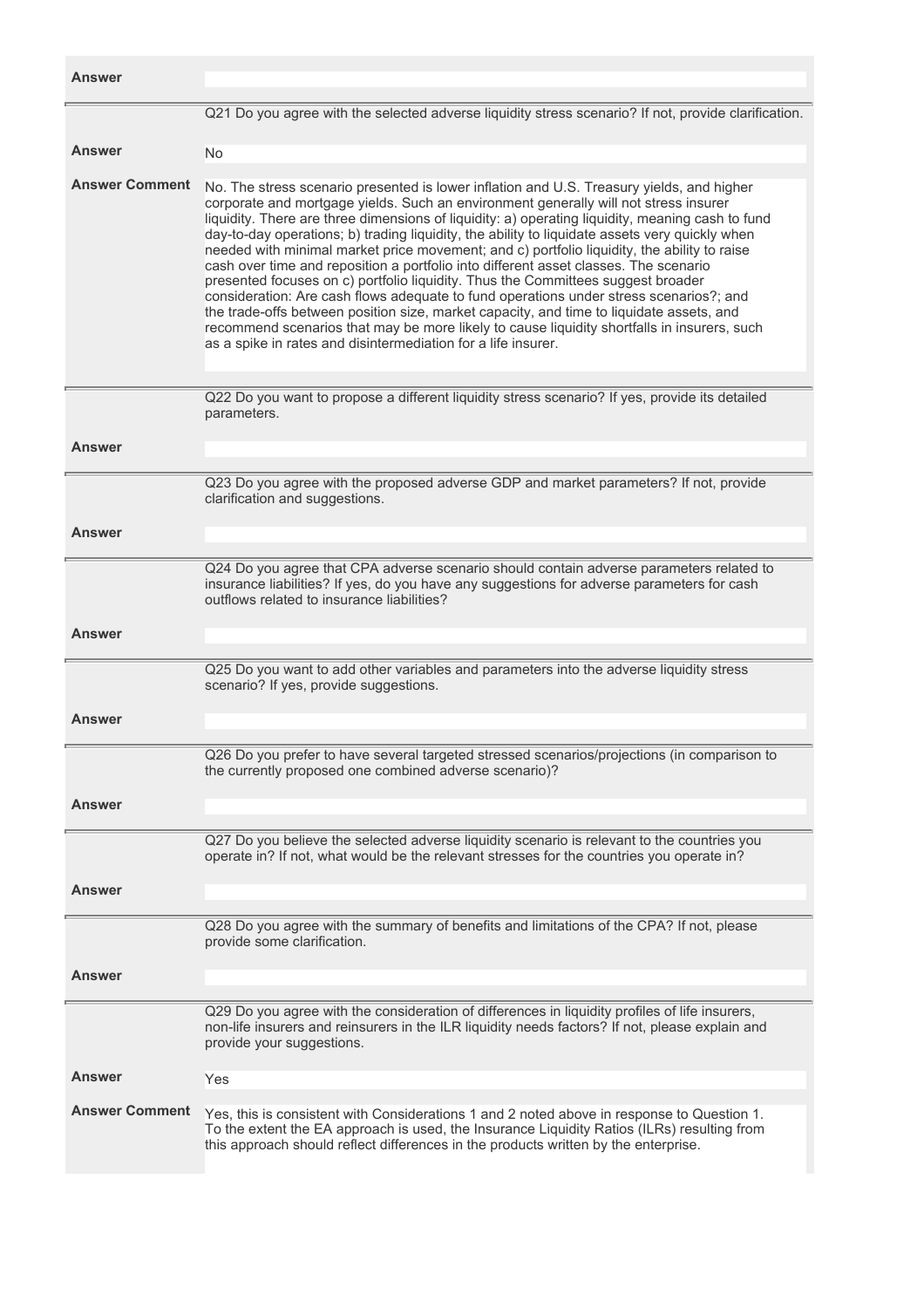|                       | Q30 Do you agree with the use of two time horizons for the EA: 1-year and 3-month time<br>horizons? If not, please explain and provide your suggestions.                                                                                                                                                                                                             |
|-----------------------|----------------------------------------------------------------------------------------------------------------------------------------------------------------------------------------------------------------------------------------------------------------------------------------------------------------------------------------------------------------------|
| <b>Answer</b>         |                                                                                                                                                                                                                                                                                                                                                                      |
|                       | Q31 Do you prefer to calculate 3-month time horizon similarly to the BCBS' LCR, ie. 3-month<br>ILR liquidity sources (as defined in the Table 5) will be divided by net 3-month cash outflows (a<br>difference between cash outflows and inflows from all operating, financing and funding activities<br>as defined in the Chapter 2)? If not provide your comments. |
| <b>Answer</b>         |                                                                                                                                                                                                                                                                                                                                                                      |
|                       | Q32 Do you agree with the proposed approach to financials? If not, please explain and provide<br>your suggestions.                                                                                                                                                                                                                                                   |
| <b>Answer</b>         |                                                                                                                                                                                                                                                                                                                                                                      |
|                       | Q33 Do you agree with the proposed approach to investment funds? If not, please explain and<br>provide your suggestions.                                                                                                                                                                                                                                             |
| <b>Answer</b>         |                                                                                                                                                                                                                                                                                                                                                                      |
|                       | Q34 Do you agree with the proposed factors for sovereign/PSE/GSE debt instruments? If not,<br>please explain and provide your suggestions.                                                                                                                                                                                                                           |
| <b>Answer</b>         | No.                                                                                                                                                                                                                                                                                                                                                                  |
| <b>Answer Comment</b> | The Committees do not recommend a factor-based approach for asset liquidity, as it does<br>not reflect asset duration, nor the dynamic between position size, market capacity, and time<br>to liquidate institutional-sized positions.                                                                                                                               |
|                       |                                                                                                                                                                                                                                                                                                                                                                      |
|                       | Q35 Do you agree with the proposed factors for non-financial corporate debt instruments<br>(including covered bonds)? If not, please explain and provide your suggestions.                                                                                                                                                                                           |
|                       |                                                                                                                                                                                                                                                                                                                                                                      |
| <b>Answer</b>         |                                                                                                                                                                                                                                                                                                                                                                      |
|                       | Q36 Do you agree with the proposed factors for financial corporate debt instruments? If not,<br>please explain and provide your suggestions.                                                                                                                                                                                                                         |
| Answer                |                                                                                                                                                                                                                                                                                                                                                                      |
|                       | Q37 Do you agree with the proposed factors for common equity (both financials and<br>non-financials)? If not, please explain and provide your suggestions.                                                                                                                                                                                                           |
| <b>Answer</b>         |                                                                                                                                                                                                                                                                                                                                                                      |
|                       | Q38 Do you agree with the proposed factors for selected liquid investment funds? If not, please<br>explain and provide your suggestions.                                                                                                                                                                                                                             |
| Answer                |                                                                                                                                                                                                                                                                                                                                                                      |
|                       | Q39 Do you agree with the proposed factors for non-life premiums? If not, please explain and<br>provide your suggestions.                                                                                                                                                                                                                                            |
| <b>Answer</b>         |                                                                                                                                                                                                                                                                                                                                                                      |
|                       | Q40 Do you agree with the proposed factors for certificates of deposit and undrawn committed<br>lines? If not, please explain and provide your suggestions.                                                                                                                                                                                                          |
| Answer                |                                                                                                                                                                                                                                                                                                                                                                      |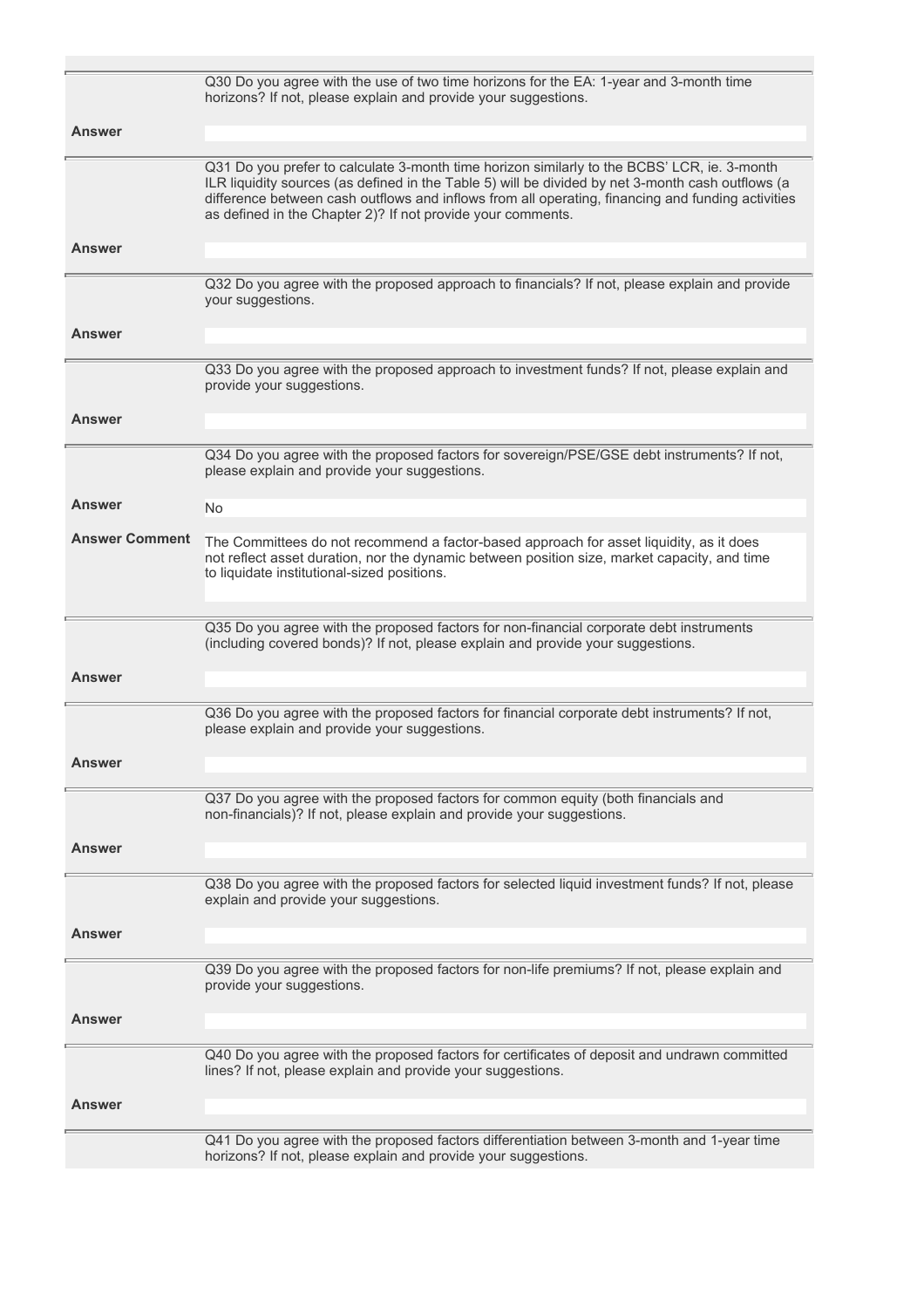| <b>Answer</b>         |                                                                                                                                                                                                                                                                                                                                                                                                                                                                                             |
|-----------------------|---------------------------------------------------------------------------------------------------------------------------------------------------------------------------------------------------------------------------------------------------------------------------------------------------------------------------------------------------------------------------------------------------------------------------------------------------------------------------------------------|
|                       | Q42 Do you think any additional relevant liquidity source should be considered in the ILR<br>calculation? If yes, please explain and provide your suggestions.                                                                                                                                                                                                                                                                                                                              |
| <b>Answer</b>         |                                                                                                                                                                                                                                                                                                                                                                                                                                                                                             |
|                       | Q43 Do you prefer to conduct a detailed recalibration of factors for surrender values based on<br>historical surrender rates of participating insurers? Such a recalibration would be a substantial<br>reporting burden.                                                                                                                                                                                                                                                                    |
| <b>Answer</b>         |                                                                                                                                                                                                                                                                                                                                                                                                                                                                                             |
|                       | Q44 Do you agree with the proposed 3-month time horizon factors? If not, provide your<br>explanation and suggestions.                                                                                                                                                                                                                                                                                                                                                                       |
| Answer                |                                                                                                                                                                                                                                                                                                                                                                                                                                                                                             |
|                       | Q45 Do you agree with the proposed factors for non-life claims and expenses? If not, please<br>explain and provide your suggestions.                                                                                                                                                                                                                                                                                                                                                        |
| Answer                | No.                                                                                                                                                                                                                                                                                                                                                                                                                                                                                         |
| <b>Answer Comment</b> | The Committees do not agree with the use of incurred claims for the determination of<br>non-life liquidity needs. Incurred claims are impacted by the extent to which the insurer is<br>growing or contracting. Future paid cash flows should explicitly recognize this dynamic.<br>One such approach is to apply a payment pattern to the non-life year-end reserves along<br>with the expected payments associated with new earned exposure in the upcoming period<br>for the projection. |
|                       | Q46 Do you agree that life premiums, claims and expenses are currently not included in the                                                                                                                                                                                                                                                                                                                                                                                                  |
|                       | ILR? If not, please provide clarification.                                                                                                                                                                                                                                                                                                                                                                                                                                                  |
| Answer                | No.                                                                                                                                                                                                                                                                                                                                                                                                                                                                                         |
| <b>Answer Comment</b> | The Committees believe life premiums, claims, and expenses should be considered. New<br>premiums can be significant to the outcome for a life insurer facing liquidity challenges.<br>Similar to the considerations mentioned for non-life, premiums would be part of liquidity<br>sources and claims and expenses would be part of liquidity uses.                                                                                                                                         |
|                       | Q47 Do you agree with the proposed factors for reserving risk? If not, please explain and<br>provide your suggestions.                                                                                                                                                                                                                                                                                                                                                                      |
| <b>Answer</b>         |                                                                                                                                                                                                                                                                                                                                                                                                                                                                                             |
|                       |                                                                                                                                                                                                                                                                                                                                                                                                                                                                                             |
|                       | Q48 Do you agree with the proposed factors for unearned premiums? If not, please explain and<br>provide your suggestions.                                                                                                                                                                                                                                                                                                                                                                   |
| Answer                |                                                                                                                                                                                                                                                                                                                                                                                                                                                                                             |
|                       | Q49 Do you agree with the proposed approach for reinsurance recoveries? If not, please<br>explain and provide your suggestions.                                                                                                                                                                                                                                                                                                                                                             |
| Answer                |                                                                                                                                                                                                                                                                                                                                                                                                                                                                                             |
|                       | Q50 Do you agree with the refined factors for catastrophe claim payments? If not, please<br>explain and provide your suggestions.                                                                                                                                                                                                                                                                                                                                                           |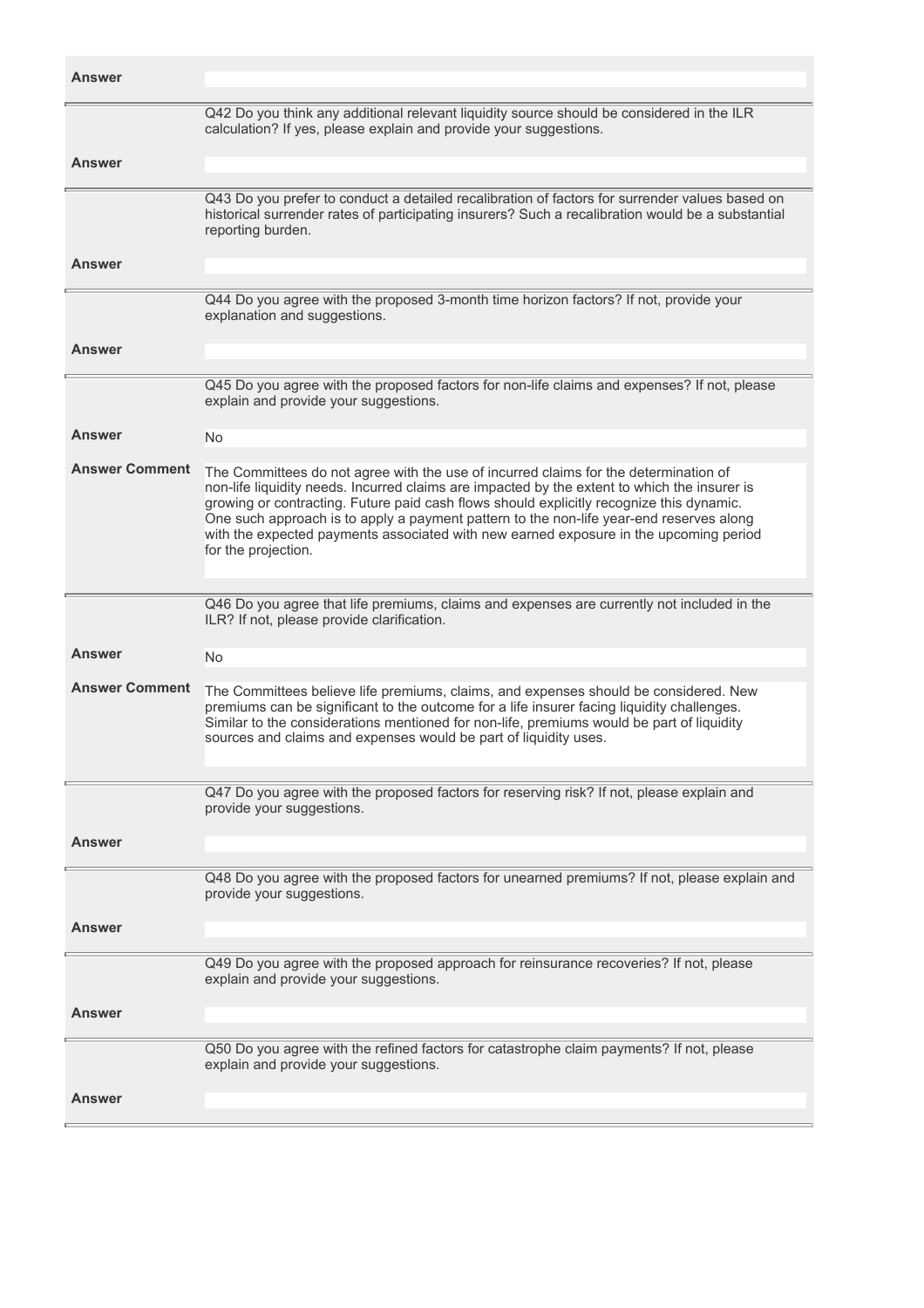|               | Q51 Do you prefer a standardized 1/250 PML scenario to be applied for catastrophe claim<br>payments? If yes, provide your suggestions for such a scenario. The current proposal counts<br>with 1/250 PML scenario calculated using insurers' own projections and stress-testing. |
|---------------|----------------------------------------------------------------------------------------------------------------------------------------------------------------------------------------------------------------------------------------------------------------------------------|
| Answer        |                                                                                                                                                                                                                                                                                  |
|               | Q52 Do you agree with the IAIS proposal to consider DGS in the ILR factors for bank deposits?<br>Please provide your comments and suggestions.                                                                                                                                   |
| <b>Answer</b> |                                                                                                                                                                                                                                                                                  |
|               | Q53 Do you agree with the 3-month time horizon ILR factors for bank deposits? If not, provide<br>your comments and suggestions.                                                                                                                                                  |
| Answer        |                                                                                                                                                                                                                                                                                  |
|               | Q54 Do you agree that there is currently no liquidity need considered for the non-financial type<br>of business that some insurance groups may conduct? If not, please provide your suggestions.                                                                                 |
| <b>Answer</b> |                                                                                                                                                                                                                                                                                  |
|               | Q55 Do you agree with the inclusion of derivative assets into the ILR Liquidity Sources? If not,<br>please explain and provide your clarification. If yes, provide your suggestions on factors for<br>such derivative assets.                                                    |
| <b>Answer</b> |                                                                                                                                                                                                                                                                                  |
|               | Q56 Do you agree with the current IAIS proposal to include only cash collateral into the Eligible                                                                                                                                                                                |
|               | Cash Variation Margin? If not, provide your comments and suggestions.                                                                                                                                                                                                            |
| <b>Answer</b> |                                                                                                                                                                                                                                                                                  |
|               | Q57 Do you agree with the 3-month time horizon ILR treatment of and factors for derivatives? If<br>not, provide your comments and suggestions.                                                                                                                                   |
| Answer        |                                                                                                                                                                                                                                                                                  |
|               | Q58 Do you agree with the floor as proposed by the IAIS to protect a level-playing field for all<br>insurers? If not, provide your comments and suggestions.                                                                                                                     |
| Answer        |                                                                                                                                                                                                                                                                                  |
|               | Q59 Do you agree with the proposed approach to securities lending transactions and<br>repurchase agreements including the factors? If not, provide your comments and suggestions.                                                                                                |
| Answer        |                                                                                                                                                                                                                                                                                  |
|               | Q60 Do you agree with the 3-month time horizon ILR factors for other funding liabilities and<br>potential liquidity needs? If not, provide your comments and suggestions.                                                                                                        |
| Answer        |                                                                                                                                                                                                                                                                                  |
|               | Q61 Do you agree with the proposed factors for operational and cyber risk? If not, please<br>explain and suggest an alternative treatment.                                                                                                                                       |
| Answer        |                                                                                                                                                                                                                                                                                  |
|               | Q62 Did the IAIS omit any other material type of insurance, non-insurance or operational                                                                                                                                                                                         |
|               | liquidity needs that should be considered in the ILR calculation? If yes, provide your suggestions.                                                                                                                                                                              |
| Answer        |                                                                                                                                                                                                                                                                                  |
|               | Q63 Do you agree with the description of aspects of other liquidity metrics provided in Section<br>4?                                                                                                                                                                            |